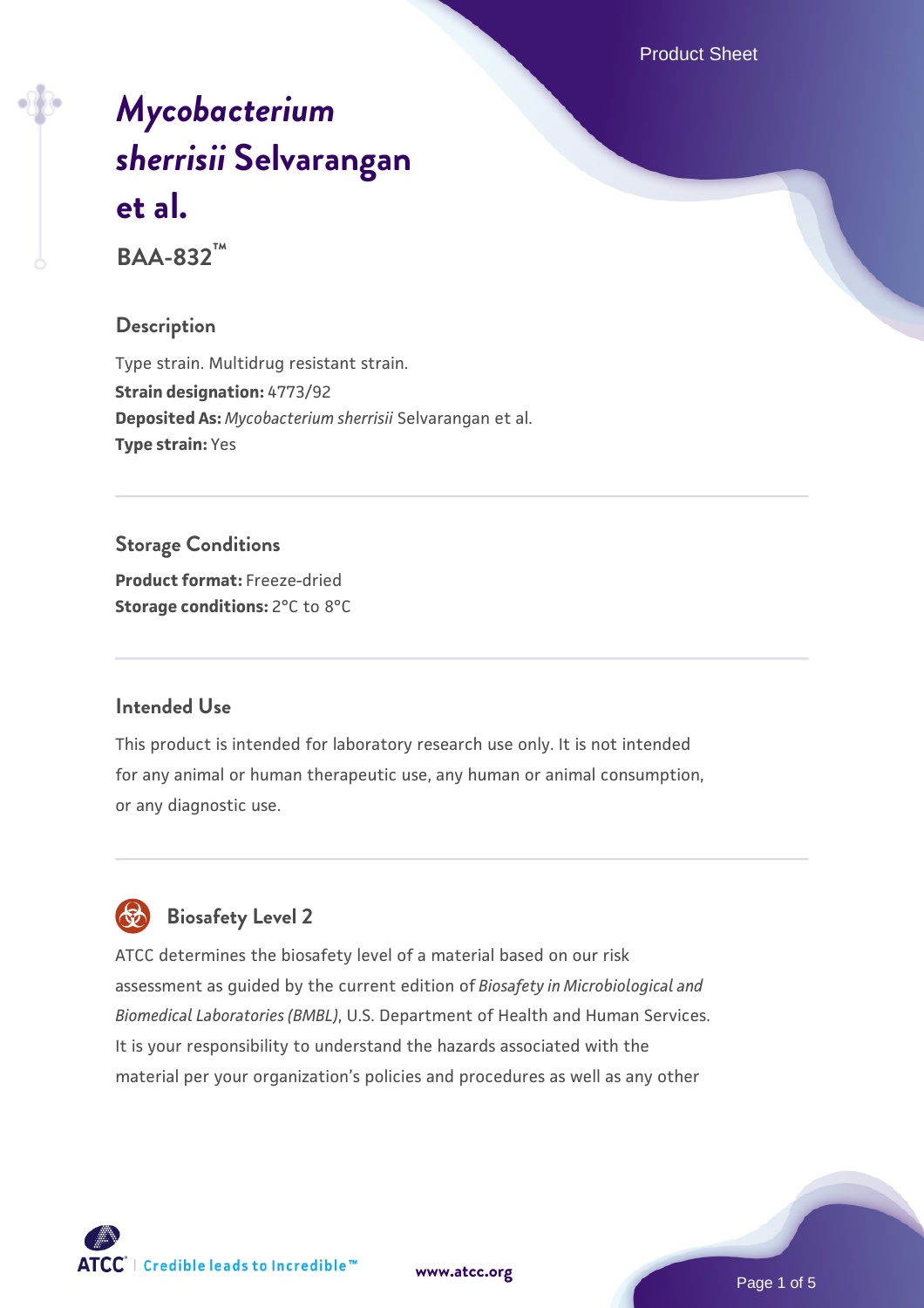applicable regulations as enforced by your local or national agencies.

ATCC highly recommends that appropriate personal protective equipment is always used when handling vials. For cultures that require storage in liquid nitrogen, it is important to note that some vials may leak when submersed in liquid nitrogen and will slowly fill with liquid nitrogen. Upon thawing, the conversion of the liquid nitrogen back to its gas phase may result in the vial exploding or blowing off its cap with dangerous force creating flying debris. Unless necessary, ATCC recommends that these cultures be stored in the vapor phase of liquid nitrogen rather than submersed in liquid nitrogen.

# **Certificate of Analysis**

For batch-specific test results, refer to the applicable certificate of analysis that can be found at www.atcc.org.

# **Growth Conditions**

**Medium:**  [ATCC Medium 1395: Middlebrook 7H9 broth with ADC enrichment](https://www.atcc.org/-/media/product-assets/documents/microbial-media-formulations/1/3/9/5/atcc-medium-1395.pdf?rev=83f84c8c9e994a71a2edb0458ff02218) [ATCC Medium 0173: Middlebrook 7H10 Agar w/ OADC](https://www.atcc.org/-/media/product-assets/documents/microbial-media-formulations/0/1/7/3/atcc-medium-0173.pdf?rev=2fcd87d0ebaf471d8aa6aba3758ef39f) [ATCC Medium 90: Lowenstein Jenson medium](https://www.atcc.org/-/media/product-assets/documents/microbial-media-formulations/9/0/atcc-medium-90.pdf?rev=2af45eec61614a8e9024c1519219fe34) **Temperature:** 37°C **Atmosphere:** 95% Air, 5% CO2

# **Handling Procedures**

1. Open vial according to enclosed instructions or visit www.atcc.org for

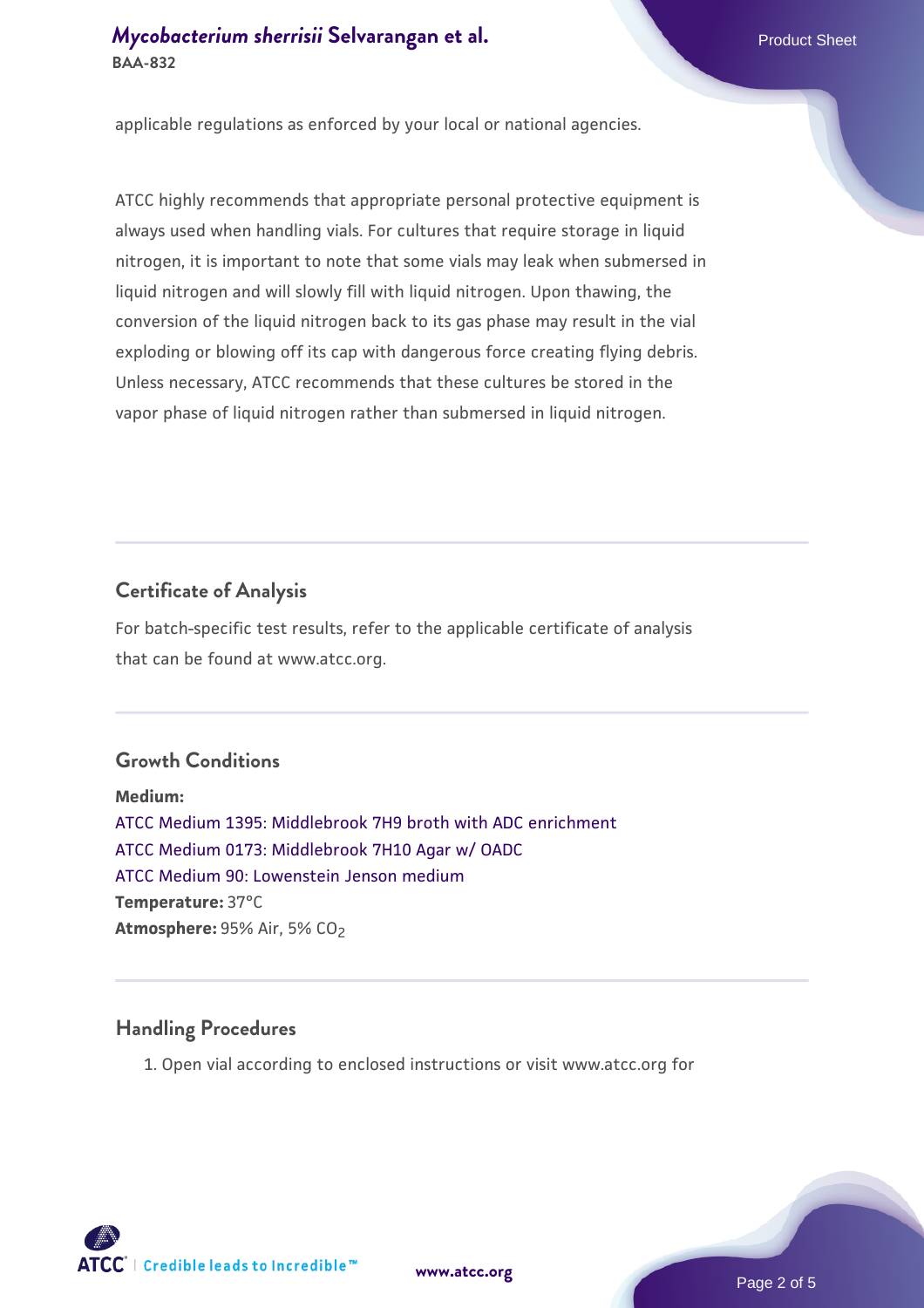instructions.

- 2. Rehydrate the entire pellet with approximately 0.5 mL of #1395 broth. Aseptically transfer the entire contents to a 5-6 mL tube of #1395 broth. Additional test tubes can be inoculated by transferring 0.5 mL of the primary broth tube to the secondary broth tube.
- 3. Use several drops of the primary broth tube to inoculate a #0173 plate and a #90 agar slant.
- 4. Incubate at 37°C for 7-14 days in an atmosphere of 5% CO<sub>2</sub>.

#### **Notes**

Additional information on this culture is available on the ATCC® web site at www.atcc.org.

#### **Material Citation**

If use of this material results in a scientific publication, please cite the material in the following manner: *Mycobacterium sherrisii* Selvarangan et al. (ATCC BAA-832)

## **References**

References and other information relating to this material are available at www.atcc.org.

#### **Warranty**

The product is provided 'AS IS' and the viability of ATCC® products is warranted for 30 days from the date of shipment, provided that the customer has stored and handled the product according to the information included on the product information sheet, website, and Certificate of

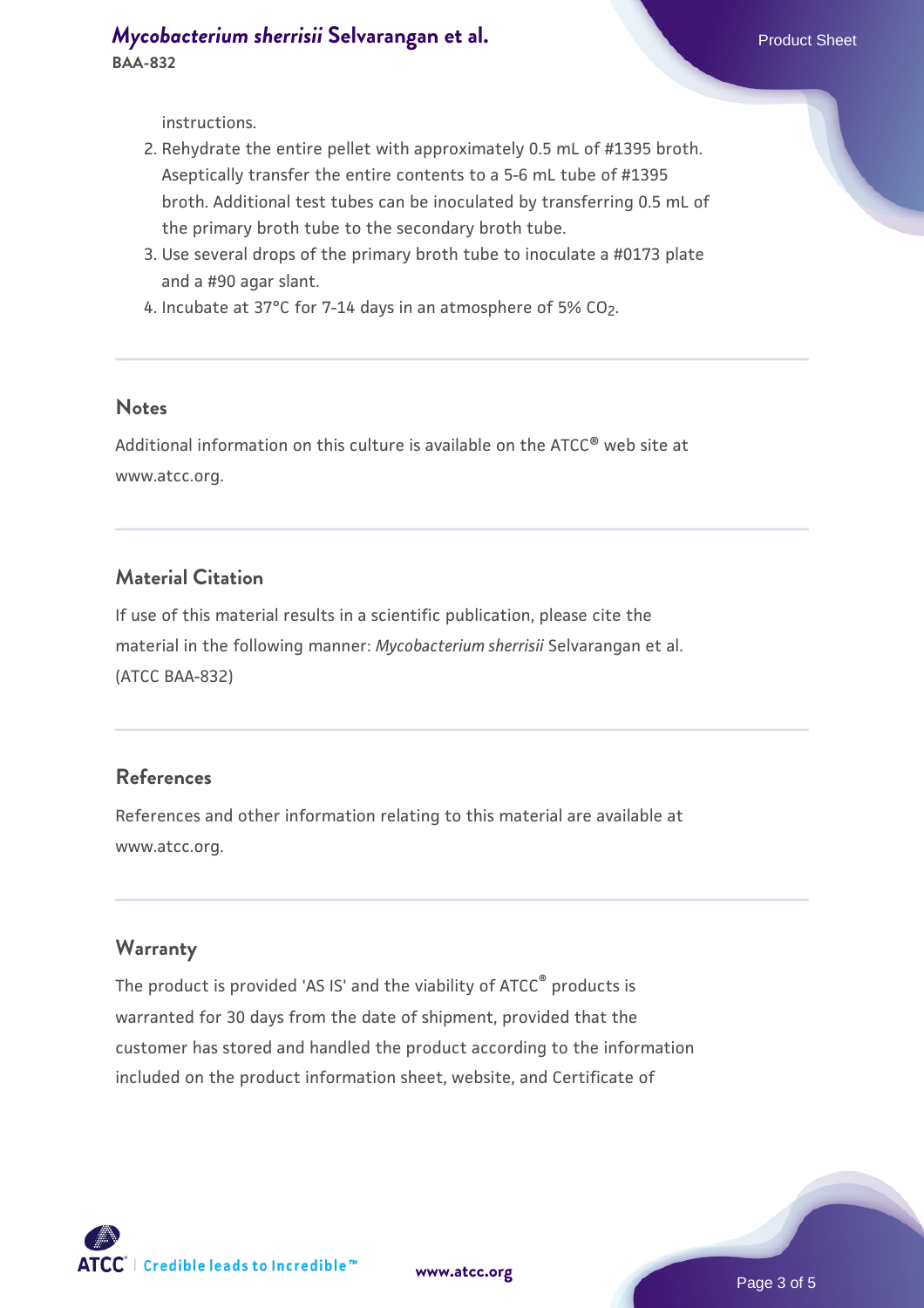## **[Mycobacterium sherrisii](https://www.atcc.org/products/baa-832) [Selvarangan et al.](https://www.atcc.org/products/baa-832)** Product Sheet **BAA-832**

Analysis. For living cultures, ATCC lists the media formulation and reagents that have been found to be effective for the product. While other unspecified media and reagents may also produce satisfactory results, a change in the ATCC and/or depositor-recommended protocols may affect the recovery, growth, and/or function of the product. If an alternative medium formulation or reagent is used, the ATCC warranty for viability is no longer valid. Except as expressly set forth herein, no other warranties of any kind are provided, express or implied, including, but not limited to, any implied warranties of merchantability, fitness for a particular purpose, manufacture according to cGMP standards, typicality, safety, accuracy, and/or noninfringement.

## **Disclaimers**

This product is intended for laboratory research use only. It is not intended for any animal or human therapeutic use, any human or animal consumption, or any diagnostic use. Any proposed commercial use is prohibited without a license from ATCC.

While ATCC uses reasonable efforts to include accurate and up-to-date information on this product sheet, ATCC makes no warranties or representations as to its accuracy. Citations from scientific literature and patents are provided for informational purposes only. ATCC does not warrant that such information has been confirmed to be accurate or complete and the customer bears the sole responsibility of confirming the accuracy and completeness of any such information.

This product is sent on the condition that the customer is responsible for and assumes all risk and responsibility in connection with the receipt, handling, storage, disposal, and use of the ATCC product including without limitation taking all appropriate safety and handling precautions to minimize health or environmental risk. As a condition of receiving the material, the customer agrees that any activity undertaken with the ATCC product and any progeny or modifications will be conducted in compliance with all applicable laws, regulations, and guidelines. This product is provided 'AS IS' with no